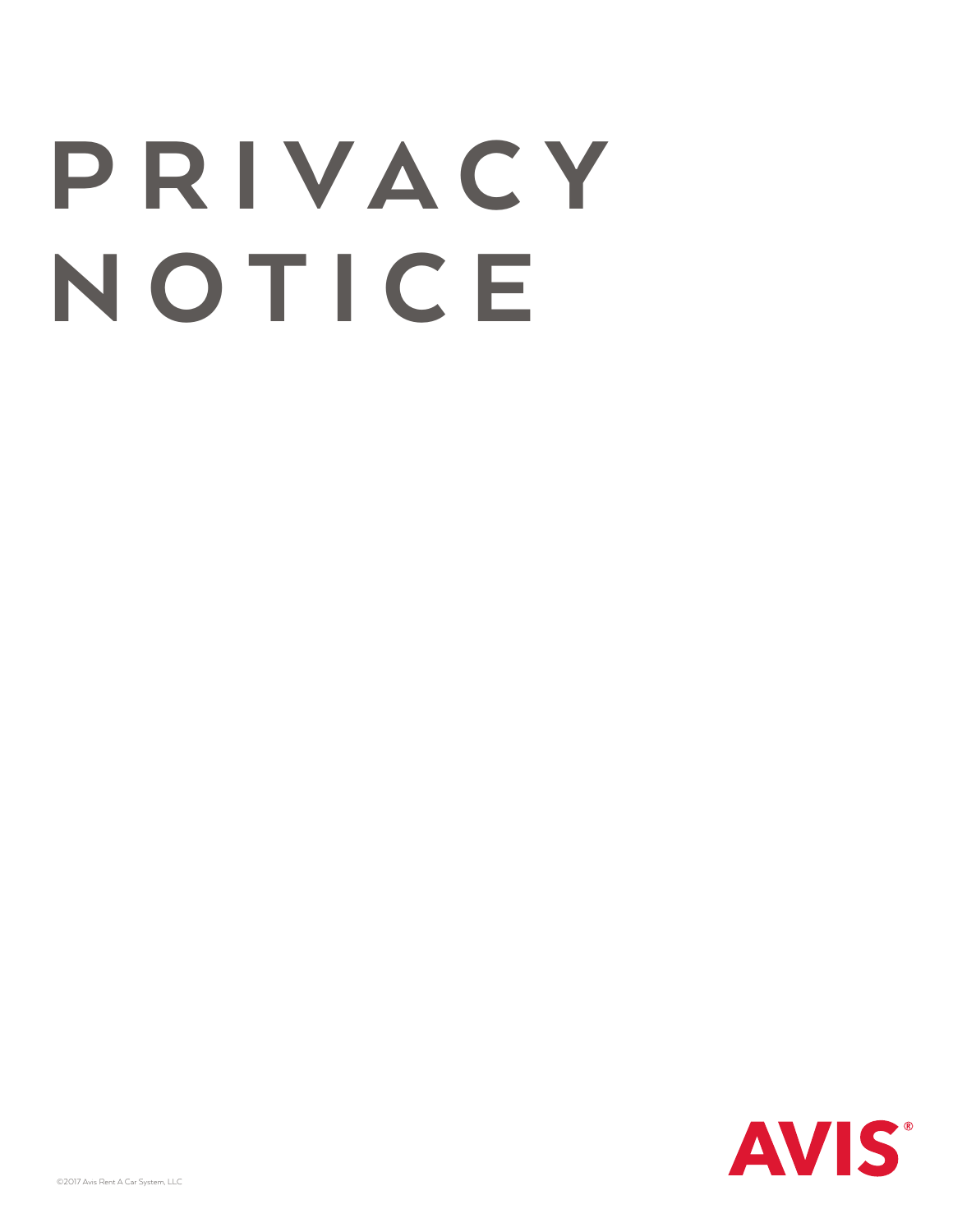# **Avis Rent a Car System, LLC**

# **Privacy Notice**

### Notice Last Updated: July 31, 2017

Welcome to the Privacy Notice of the Avis, Budget and Payless companies within the Avis Budget Group, Inc. and their subsidiaries and affiliates, including, without limitation Avis Rent A Car System, LLC, Budget Rent A Car System, Inc., Budget Truck Rental, LLC and Payless Car Rental, Inc. (we refer to these companies as "ABG," "we," "us," or "our" in this Privacy Notice).

This Privacy Notice does not apply to those Avis, Budget or Payless locations that are owned and operated by an independent licensee not owned nor controlled by ABG or any ABG affiliate or subsidiary. Click here to learn more about [independent locations](#page-8-0) .

ABG may change portions of this Privacy Notice from time to time, so be sure to check back. If we make a change that significantly affects your rights, we will notify you by way of a prominent posting on our websites, e-mail and/or postal mail prior to the change becoming effective.

Please select any of the following hyperlinks to learn about the ways we collect, use, share and disclose personal information:

[GETTING STARTED](#page-1-0) [RENTING A VEHICLE](#page-2-0) [VEHICLE DATA](#page-2-1) [PHOTOS & VIDEO](#page-2-2) [ONLINE DATA](#page-2-3) [ONLINE ADVERTISING](#page-3-0) [MARKETING](#page-3-1) [SOCIAL MEDIA](#page-3-2) [ANALYTICS](#page-4-0) [CHILDREN](#page-4-1) [INFORMATION SHARING](#page-4-2) [YOUR CHOICES](#page-5-0) **[SAFEGUARDS](#page-5-1)** [STORAGE AND RETENTION](#page-6-0) [YOUR CALIFORNIA PRIVACY RIGHTS](#page-6-1) [ACCESS AND CORRECTION](#page-6-2) [KEY CONTACTS](#page-7-0) [INDEPENDENT LOCATIONS](#page-8-1)

# <span id="page-1-0"></span>**GETTING STARTED**

ABG wants you to feel comfortable about giving us access to your personal information. Use this Privacy Notice to find out what happens to your personal information when you interact with ABG and what choices you have.

This Privacy Notice does not apply to our independent [licensee locations](#page-8-0) . Please review the privacy notices of our independent licensees for information on how they use personal information that you provide to them.

This Privacy Notice covers the personal information the ABG companies collect, use and disclose through your use of our products and services either online or offline.

ABG needs to collect personal information from you to rent a vehicle or provide our other services. We collect personal information when you give it to us, such as by telephone, fax, postal mail, email, at the counter, upon completion of an application or enrollment form, or through your use of one of ABG's website or mobile Apps or the use of our products and services.

Sometimes, we may combine your personal information with other information we received from other sources so we can provide you a more customized and hassle-free experience. We may obtain personal information about you from a third party, such as through a travel agent, an account program connected with your employer or association. Additionally, our affiliates and third parties may provide us with information about you.

We may also automatically collect technical information about your devices when you use our website and App. To learn about our online data collection, go to the [Online Data](#page-2-3) section.

Any disputes regarding how we handle your personal information will be governed by the terms of your vehicle rental or the terms of use of our website or App, unless otherwise required by applicable law.

This may include mandatory arbitration of disputes.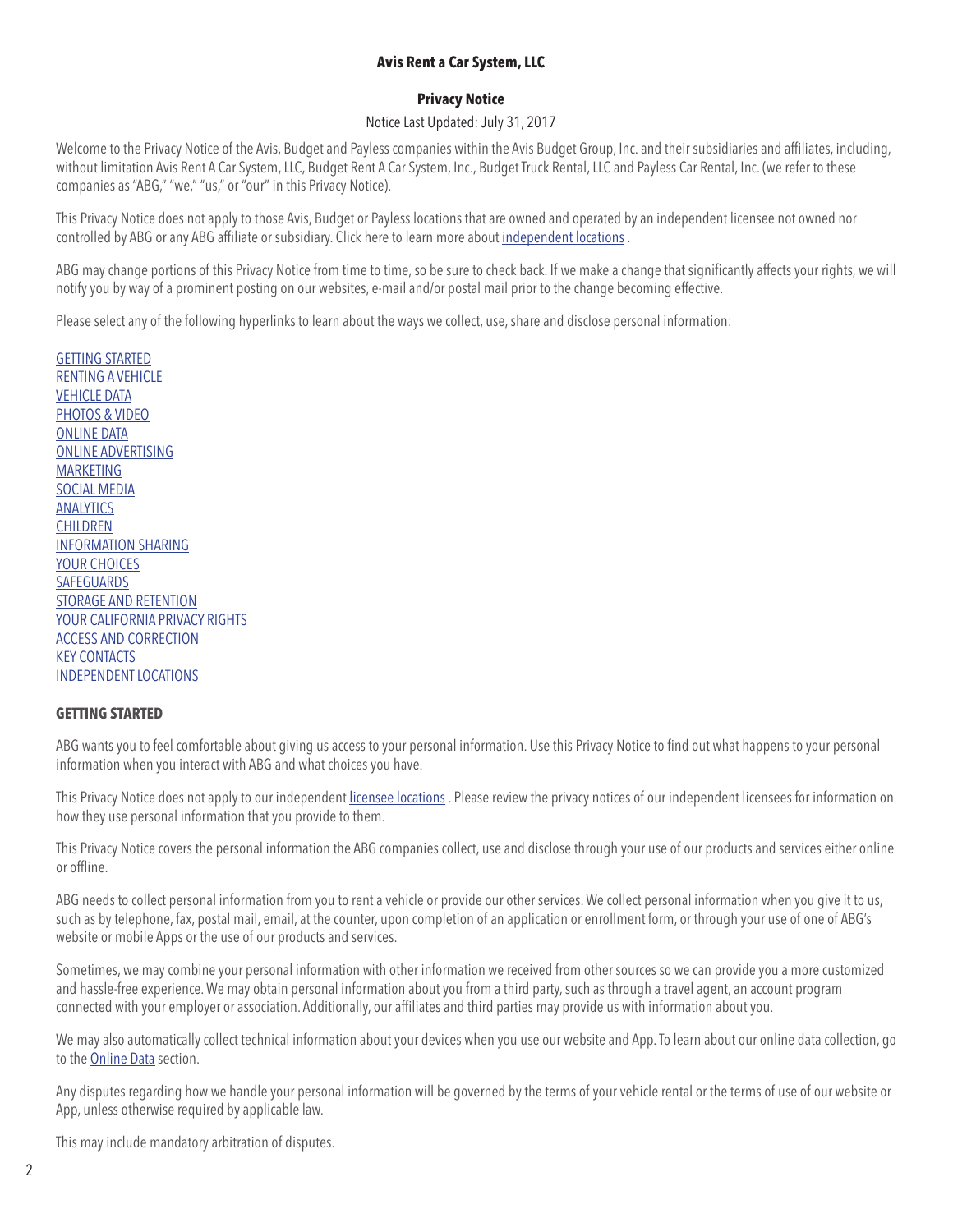# <span id="page-2-0"></span>**RENTING A VEHICLE**

When you make a reservation, rent a vehicle or join one of our programs, we collect personal information from you, such as:

- name;
- email address;
- home and/or business address;
- telephone numbers at which we can reach you;
- date of birth;
- payment information such as your credit or debit card details (security code is obtained for transaction only we do not keep it);
- information from driver's license and/or other government issued identification;
- special discount codes, partner member numbers, association memberships (for discounts, special privileges and points programs); and
- other information that may be required to rent you a vehicle and/or provide you with services.

We may also collect demographic information about you such as your age, gender, habits or preferences, where you rented the vehicle, were any special needs or equipment requested, whether you are part of a corporate or rewards program, where and when you returned the vehicle, customer service inquiries or complaints, payment arrangements, insurance preferences, gas consumption, mileage, accident history and other information related to the vehicle and your use of it. We use this information to administer your rental and also to better understand our customers and provide you with relevant offers.

Some vehicles come equipped with a global positioning system (GPS) or similar type tracking device that may also collect information about the vehicle. To learn about vehicle data we collect, scroll down to read about [Vehicle Data.](#page-2-1)

When you purchase a gift certificate, we may collect the name and mailing address of the gift recipient in order to fulfill your order. We will only use this information for the specific reason for which it is provided. If you believe that one of your contacts has provided us with your personal information and you would like to request that it be removed from our database, please contact our customer service at the details below.

The information we collect is used to provide you with our great services (for example, renting a vehicle and providing discounts and offers) and for our business purposes (research and development of new products and services and enforcing our legal rights).

One more thing: when you call us (from any phone), we may record or monitor the call for qualify control, training or similar purposes.

# <span id="page-2-1"></span>**VEHICLE DATA**

Some vehicles you rent from ABG may be equipped with devices which allow us to send commands to and receive certain information from the vehicle, including geolocation data from a global positioning system (GPS). These devices are turned on all the time, even when other services or other media in the vehicle is turned off. ABG and its partners may collect and process vehicle data about the vehicle itself, such as fuel level, odometer, speed, diagnostic and performance data, tire pressure, accident or damage data, and location and direction of travel data. We do not use this information to profile your driving behavior. This information assists us in providing our services (such as responding to unlocking door requests, remote start and stop and our unattended vehicle pick-up and return), software updates, product support, locating and responding to accidents, identifying reported lost, not returned, suspected of being stolen and stolen vehicles and as may be requested by law enforcement agencies. We may also use this information to determine certain fees to be charged in connection with our services.

This data also helps us understand vehicle related behavior such as traffic patterns, fuel efficiency, vehicle usage, environmental impacts and vehicle maintenance improvement. We may share vehicle data with third parties who assist us in providing and improving our services and with law enforcement agencies and others to protect our rights or to enforce the terms and conditions of our services. To learn about how we share the data we collect, scroll down to [Information Sharing](#page-4-2) .

Services such as OnStar or other similar manufacturer provided features, which may be included in your rental, may collect vehicle data as well. We encourage you to go check out their privacy practices.

If during your rental you connect or pair your mobile device with the car (for instance via Bluetooth® or usb port), please unpair your device and delete any personal data stored on the car's infotainment system.

# <span id="page-2-2"></span>**PHOTOS & VIDEO**

ABG may collect photos and videos in some instances, such as when you link your ABG account with your social media profile. ABG rental locations are also equipped with video security surveillance systems as well as cameras that record as our vehicles depart/enter our lots.

### <span id="page-2-3"></span>**ONLINE DATA**

When you download, visit and use our websites and/or Apps, ABG automatically collects technical information. This section tells you more about what technical information we collect and why we collect it.

3 *IP Addresses & other information collected automatically*: We may collect your IP address when you visit our websites to help us diagnose problems with our main computers, for system administration, to report aggregated information to our business partners, and to audit the use of our website. We do not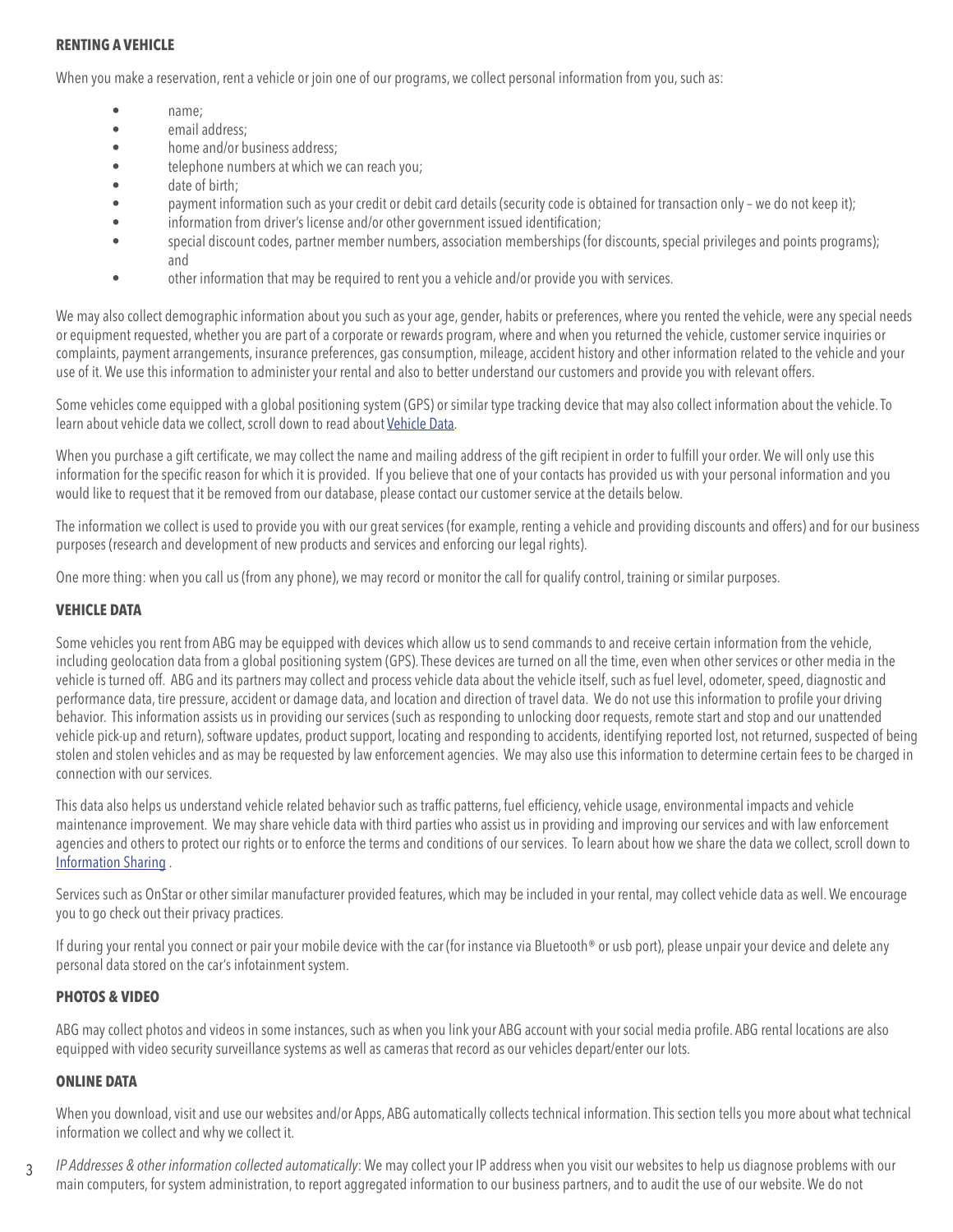normally link IP addresses to anything personally identifiable. In select circumstances, we may use IP addresses to help us identify you when we feel it is necessary to enforce compliance with our [Website Terms of Use](https://www.avis.com/car-rental/html/global/en/terms/termsofuse.html) or to protect our service, site, users or others. We may also collect your browser type, Internet Service Provider (ISP), referring/exit pages, the files viewed on our site (e.g., HTML pages, graphics, etc.), operating system, date/time stamp, and/ or clickstream data to analyze trends in the aggregate and administer the site.

*Cookies & other similar technologies*: We use cookies, scripts, pixel tags, etags, web beacons and other similar technologies to help us recognize you, remember your previous rentals, your travel preferences, etc., so you don't have to tell us over and over again! This helps us make the website more convenient and efficient. We also use these technologies to track website usage trends and patterns, personalize features, and tailor advertisements to you and provide you with a personalized marketing experience. We share website usage information about visitors with selected third parties for the purpose of targeting our Internet advertisements on our websites and other websites that display our advertisements. You can control your cookies and other technology preferences by going to your browser settings and tools. To learn more about our interest-based online marketing programs, read the sections below on [Online Advertising](#page-3-0) and [Your Choices](#page-5-0).

*Mobile Analytics*: When you download and use our Avis, Budget or Payless Car Rental Apps, we use mobile analytics software to help us better understand the functionality of our App on your mobile device. Our analytics may record how often you use the App, how you use the App, aggregated usage, performance data and where you downloaded the App from. We do not link the analytic information to any personal information you submit while using the App. Scroll down to read more about how we use information for research under **[Analytics](#page-4-0)**.

*Mobile GPS and Push Notifications:* If you let us, we may collect location markers using the GPS in your device or WIFI routers. Knowing approximately where you are helps the App provide you better service, such as finding the nearest Avis, Budget or Payless rental location near you. This also helps us send you push notifications or other communications based on your location (for example, nearby special offers) and for providing certain services such as arrival and return notifications, providing information about vehicle location, available upgrades, etc. We will only share this information with our mapping provider for the purpose of providing you our services. To ensure you receive proper notifications, we will need to collect certain information about your device such as operating system and user identification information. If you change your mind about sharing your location or receiving push notifications from the App, adjust the settings of your mobile device to turn off transmission of geolocation data or to stop transmission of push notifications at any time. Just remember if you do turn these features off, you will not receive information tailored to your location or special locations-based offers.

# <span id="page-3-0"></span>**ONLINE ADVERTISING**

ABG uses third-parties to provide online or electronic ads on our behalf. These third parties use data about your visits to our websites and Apps usage to send you customized ads that may be of interest to you. This information is collected using cookies, scripts, pixel tags, etags, web beacons and other similar technologies by ABG and our third-party advertising partners. To learn more about our interest-based online marketing programs, read the sections above on Online Data.

Want to learn about targeted advertising and what choices you have when it comes to marketing? U.S. visitors click here: <http://www.networkadvertising.org/choices/>or here<http://www.aboutads.info/choices/>. Canadian visitors click here: <http://www.networkadvertising.org/choices/>or [http://youradchoices.ca/choices/.](http://youradchoices.ca/choices/) Please note that if you opt out of targeted advertising you will continue to receive general ads.

# <span id="page-3-1"></span>**MARKETING**

ABG sometimes also shares personal information with third-parties to help us with our marketing and promotional projects, such as managing our social media pages, running contests, sweepstakes and other promotions, or sending marketing communications.

Don't want to receive promotional and marketing emails and text messages from ABG and our partners? No problem! You can withdraw your consent at any time. See [Your Choices](#page-5-0) below to find out how.

Do you live in California? See [Your California Privacy Rights](#page-6-1) to read about your rights to receive certain information about ABG's use and sharing of personal information for marketing purposes.

# <span id="page-3-2"></span>**SOCIAL MEDIA**

Link Your Profile

You may be able to link your favorite social media profile such as, Facebook, Twitter, LinkedIn and Google with your Avis, Budget and Payless account. This can help personalize and streamline your ABG experience. It's optional, and you can link and unlink your account at any time.

If you do decide to link, ABG may collect some of the following personal information from your social media profile:

- profile picture, gender, marital status, sexual preference, birthday;
- your list of friends (but we don't collect information from their social media profile unless they've also linked their profile to their ABG account);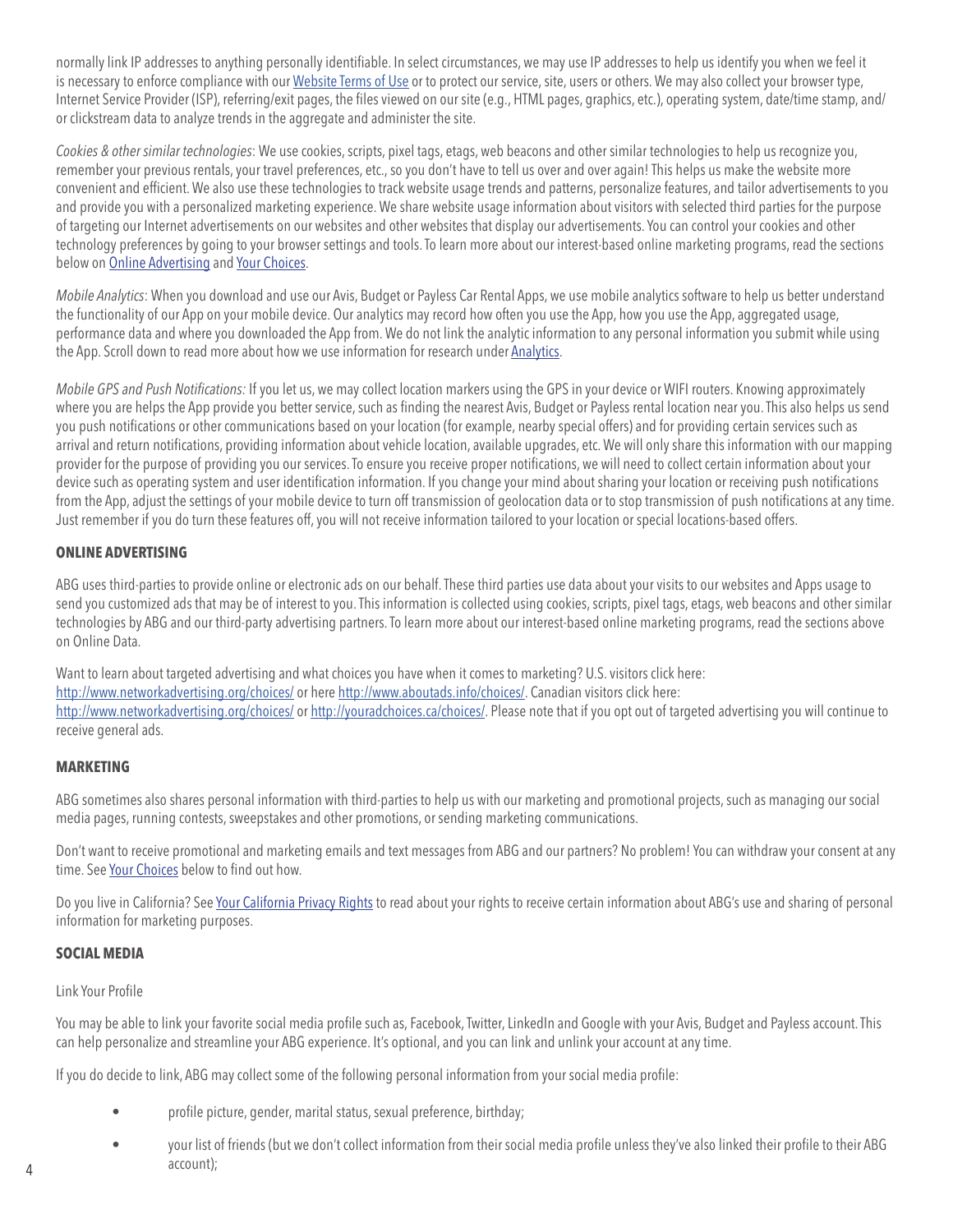- professional information such as your current and prior work history; and
- personal likes, activities and interest information.

Why are we collecting the above information? To help us:

- customize offers and deals on our website;
- send you relevant email offers with special deals and discounts;
- send you relevant offers by mobile phone text messages;
- update your profile information on our website;
- allow you to publish check-in and check-out information to your linked social media accounts;
- allow you to share your upcoming trips with friends; and
- allow you to view your friends' that have linked their profiles upcoming trips.

Want to unlink your account from your social media profile? Log into each ABG account that you have linked, and then click "Unlink" next to the social media profile you want to unlink.

We may discontinue this linking feature at any time.

### Social Sharing

ABG lets you share some ABG online content on social media websites through hosted sharing links and icons. You should remember that sharing content and links through your social media profile may be viewed by the public, and that you are subject to that social media website's privacy policy. We encourage you to read the privacy policies of any website you visit.

ABG does not track or store a record of those social media comments, sharing or other actions.

If you choose to participate in posting or sharing activities, you should remember that it may be viewed by the public via ABG's website, in RSS feeds, APIs (application program interfaces) and may also be made available to other websites. As a result, your public activities may appear on third-party websites, blogs, or feeds. ABG isn't responsible for the information that may be shared publicly.

### Other Social Media Features

Our websites may include social media features, such as the Facebook Like button. These features may collect your IP address, which page you are visiting on our website, and may set a cookie so that the Like button feature works properly! Social media features are governed by the privacy policies of the website providing the feature, not ABG's.

# <span id="page-4-0"></span>**ANALYTICS**

We use analytic software, such as Google Analytics and others, to help us to better understand the functionality of our software on our websites and Apps on your device. This software may record information such as how often you use our App, which features you use or don't use in the App, aggregated usage, performance data, and where the App was downloaded from. This information isn't connected to you.

Want to learn about all the data and happenings when you visit our websites or use our Apps? Learn more under the [Online Data](#page-2-3) section.

### <span id="page-4-1"></span>**CHILDREN**

ABG's websites, Apps and services are not for children under the age of 13. This includes any links to other websites that we provide for your convenience. We don't knowingly collect personal information from children for any reason. If you think ABG has received personal information of your child or another minor, please [contact us](#page-7-0) as the information at the bottom of this Privacy Notice.

### <span id="page-4-2"></span>**INFORMATION SHARING**

ABG may use and share your personal information and vehicle data to affiliated and non-affiliated organizations (partners, service providers, independent licensees, travel agents, your employer or organization, brokers, booking engines, credit card issuers, etc.), that help us:

- make and confirm your rental reservation;
- verify drivers licenses or other government identification;
- verify safe driver criteria for qualified drivers;
- provide our rewards program and update partner points and rewards;
- verify eligibility to use designated account and discount codes;
- process payments and refunds;
- fraud check:
- connect with your corporate and commercial accounts;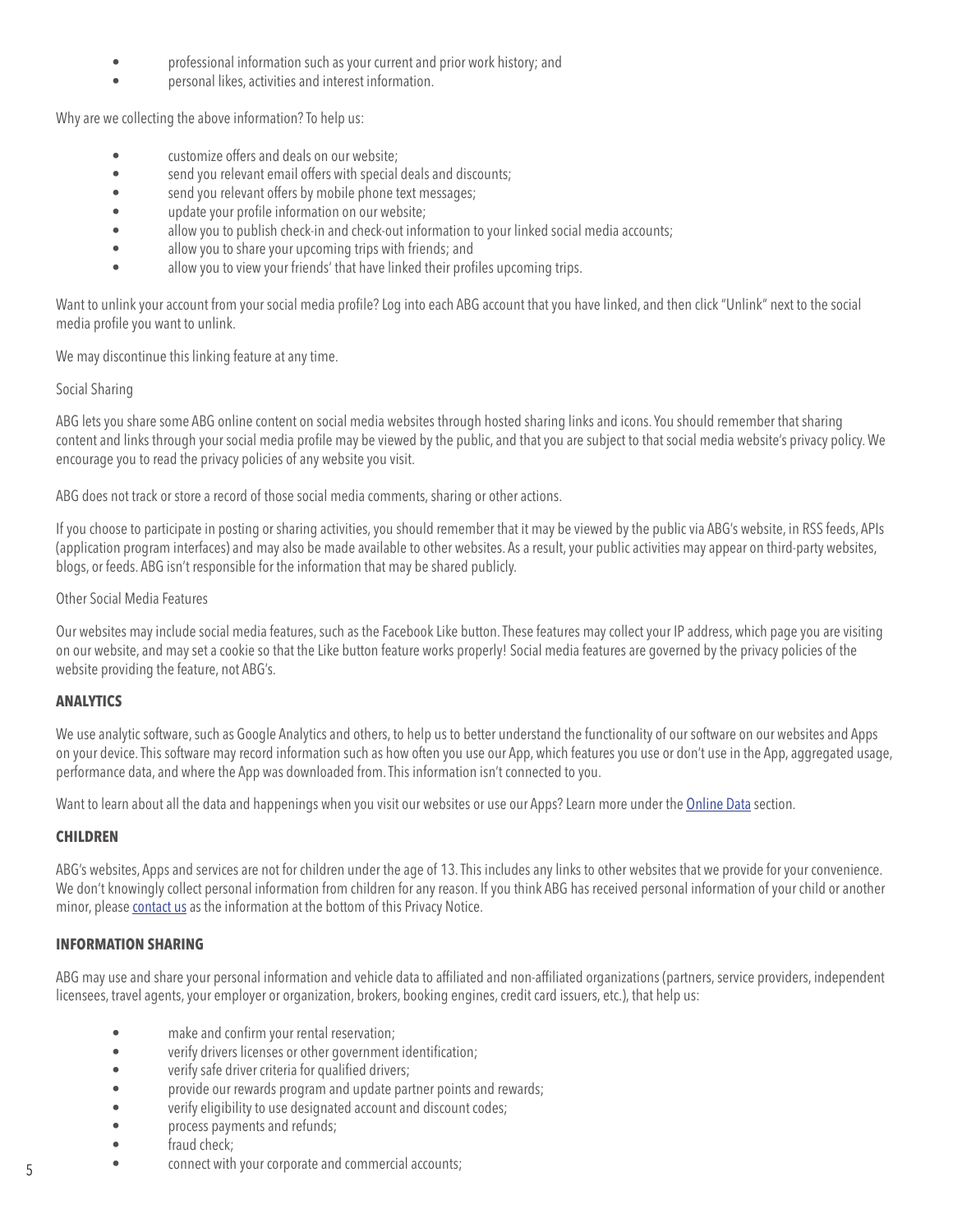- assist with navigation assistance or itinerary planning;
- provide customer assistance;
- handle debt collection:
- resolve toll, traffic or parking violations;
- processing any claims relating to accidents and/or injuries;
- providing roadside assistance services;
- to protect or defend the rights or well-being of us, our employees, customers or others; and
- as otherwise needed to provide the services you have requested.

If you are renting with a corporate, membership or other similar commercial entity account, we may share personal information with the organization that manages the account for their own purposes. We recommend you review their privacy policy to learn more about their privacy practices.

We share personal information with government, regulatory and law enforcement agencies in the following circumstances:

- to verify your driver's license and ensure you meet our safe driver criteria;
- as requested by these agencies if the disclosure is required or permitted by law;
- to take action regarding illegal activities or violations of terms of service;
- if we have a good faith belief that there is an emergency that poses a threat to the safety of you or another person; and
- as otherwise required or permitted by law.

We may also transfer or assign your personal information to third parties as a result of, or in connection with a sale, merger, consolidation, change in control, transfer of assets, bankruptcy, reorganization, or liquidation.

We share your information with business and promotional partners to send you information about products and services you may like. If you decide you no longer want to receive promotional and marketing messages, read the next section - [Your Choices](#page-5-0) - to find out how you can opt-out.

# <span id="page-5-0"></span>**YOUR CHOICES**

Want to opt out of receiving promotional and marketing emails and text messages from ABG or our promotional partners? No problem! You can opt out in a few ways:

- Log into your account and update your profile.
- Click "unsubscribe" at the bottom of an email we sent you.
- Go to our Key Contacts section below to email the customer service representative suited for you.

To stop receiving promotional text messages:

- For our Avis customers text the word "STOP" to 48400; and
- For our Budget customers text the word "STOP" to 36300.

If you do opt out of receiving promotional and marketing messages, we can still contact you regarding our business relationship with you, such as account status and activity updates, survey requests after you rent from us, reservation confirmations or respond to your inquiries or complaints, and similar communications.

Want to close your account, stop doing business with ABG, or otherwise opt out of ABG collecting, using or disclosing your personal information? We will be sorry to see you go. Please [contact our customer service representatives.](#page-7-0)

# <span id="page-5-1"></span>**SAFEGUARDS**

The security of your personal information is important to us. We take reasonable steps to make sure your information is protected from unauthorized use, access, disclosure, alteration, destruction or loss. For more sensitive personal information, we use firewalls and Transport Layer Security (TLS) encryption.

We do not ask for sensitive information, such as your credit card number, passcode, account number or pin number, in an e-mail, text or on a website not operated by ABG or its affiliates. If you do receive a suspicious request, do not provide your information and report it by contacting one our customer service representatives [below](#page-7-0).

You are responsible for keeping your account passcode, membership numbers and pin numbers safe and secure. Don't share those with anyone! If there is an unauthorized use or any other breach of security involving your information, you must notify us at the customer service contact information [below](#page-7-0) as soon as possible! ABG is not responsible or liable for any loss or damage if your account passcode, membership numbers and pin numbers are stolen or used inappropriately.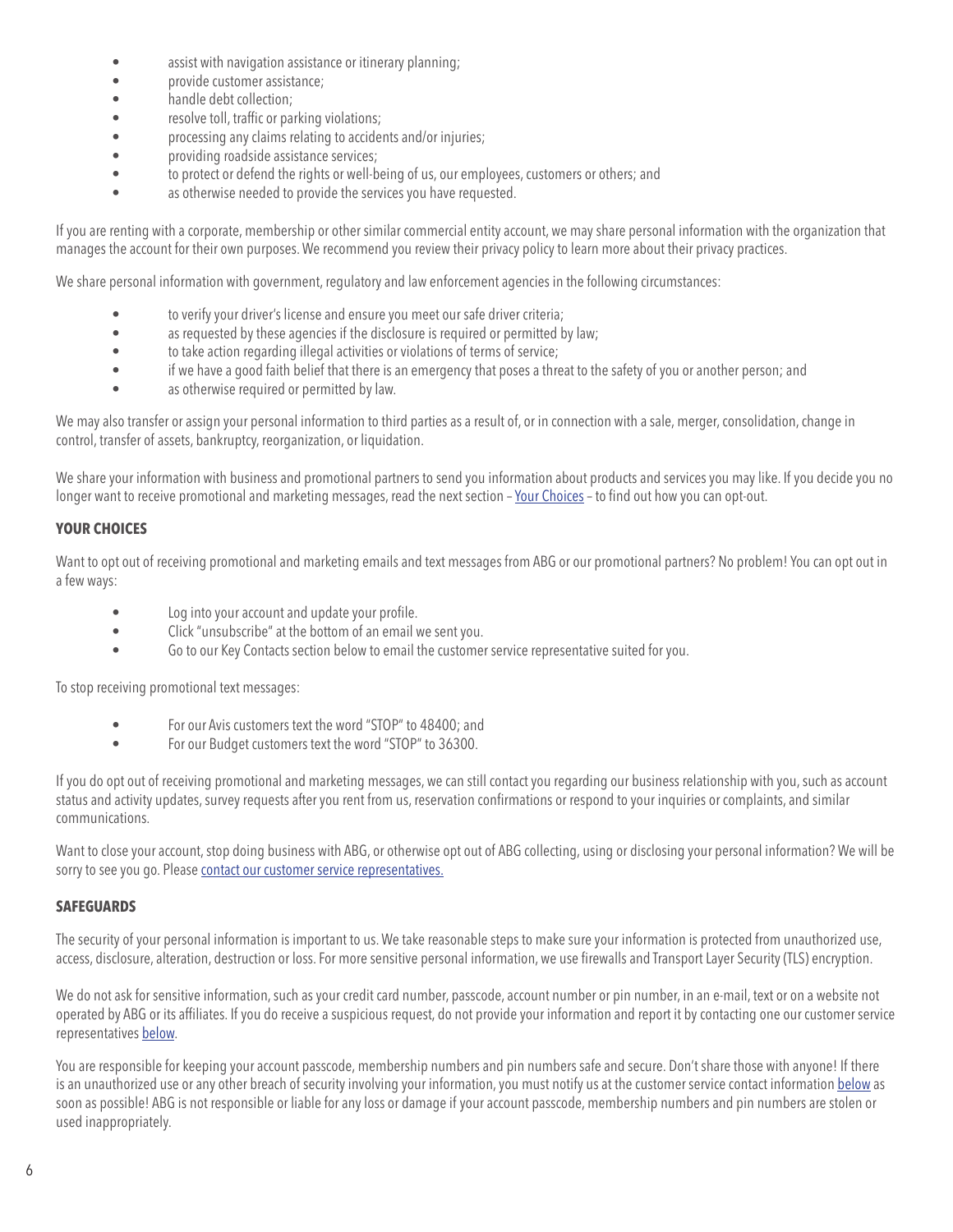### <span id="page-6-0"></span>**STORAGE AND RETENTION**

ABG, just like our customers, are all over the world. ABG stores your personal information in the United States. Sometimes, ABG may need to transfer your information to locations outside the United States as part of our normal business operations, and the information may be subject to laws of other countries. If so, ABG takes reasonable steps to ensure your information is treated and protected similarly as if it were in the United States. This Privacy Notice is intended to be governed by the laws of the State of New Jersey and meet the laws and requirements of the United States, which may not necessarily be consistent with the laws and regulations of the country where you live.

ABG keeps your personal information for as long as you have an account with Avis, Budget, Budget Truck Rental, Payless, or as needed to provide you our services. If you close your account or request we provide you our services, we may retain your information because we have legal, auditing or account obligations or it is in our archive system and cannot be separated from other information.

### <span id="page-6-1"></span>**YOUR CALIFORNIA PRIVACY RIGHTS**

Do you live in California? California Civil Code Section 1798.83 states that our California users have the right to receive specific information about how ABG discloses personal information to others for their marketing purposes, and what choices they have. To make such a request contact: [ABGprivacy@avisbudget.com.](mailto:ABGprivacy%40avisbudget.com?subject=)

If you are a California resident under the age of 18 and you have publicly posted any information on our websites or our App, California Business and Professions Code Section 22581 permits you to request and obtain removal of content or information you have publicly posted. If you wish to make such a request, please send an email with a detailed description of the specific content or information t[o ABGprivacy@avisbudget.com](mailto:%20ABGprivacy%40avisbudget.com?subject=). Please be aware there may be circumstances in which the law does not require or allow removal even if requested.

Further, ABG is required to alert you how our websites react to Do Not Track signals. Some browsers support a "Do Not Track" feature, which is intended to be a signal to websites that you do not wish to be tracked across different websites you visit. Websites operated by ABG do not currently change the way they operate based upon detection of a Do Not Track or similar signal.

Want to know what other rights and choices you have for all kinds of privacy things? Check out the [Your Choices](#page-5-0) section above.

# <span id="page-6-2"></span>**ACCESS AND CORRECTION**

Want to know if ABG has your personal information on file? Need to update your contact details or other information? Want ABG to delete your personal information? You play an active role in helping ABG keep your information up to date and accurate.

You can update some of your information by logging into your account and editing your profile, or you can contact our customer service at the details [below](#page-7-0) for assistance in accessing, correcting or deleting your personal information. We will respond to your request within a reasonable timeframe.

We may take steps to verify your identity before granting access to your information or making corrections or deletion. Sometimes, we may not be able to provide you access or make the corrections, and will let you know how you can challenge our decision. Sometimes, we may not be able to delete your information, as explained in the storage and Retention section above.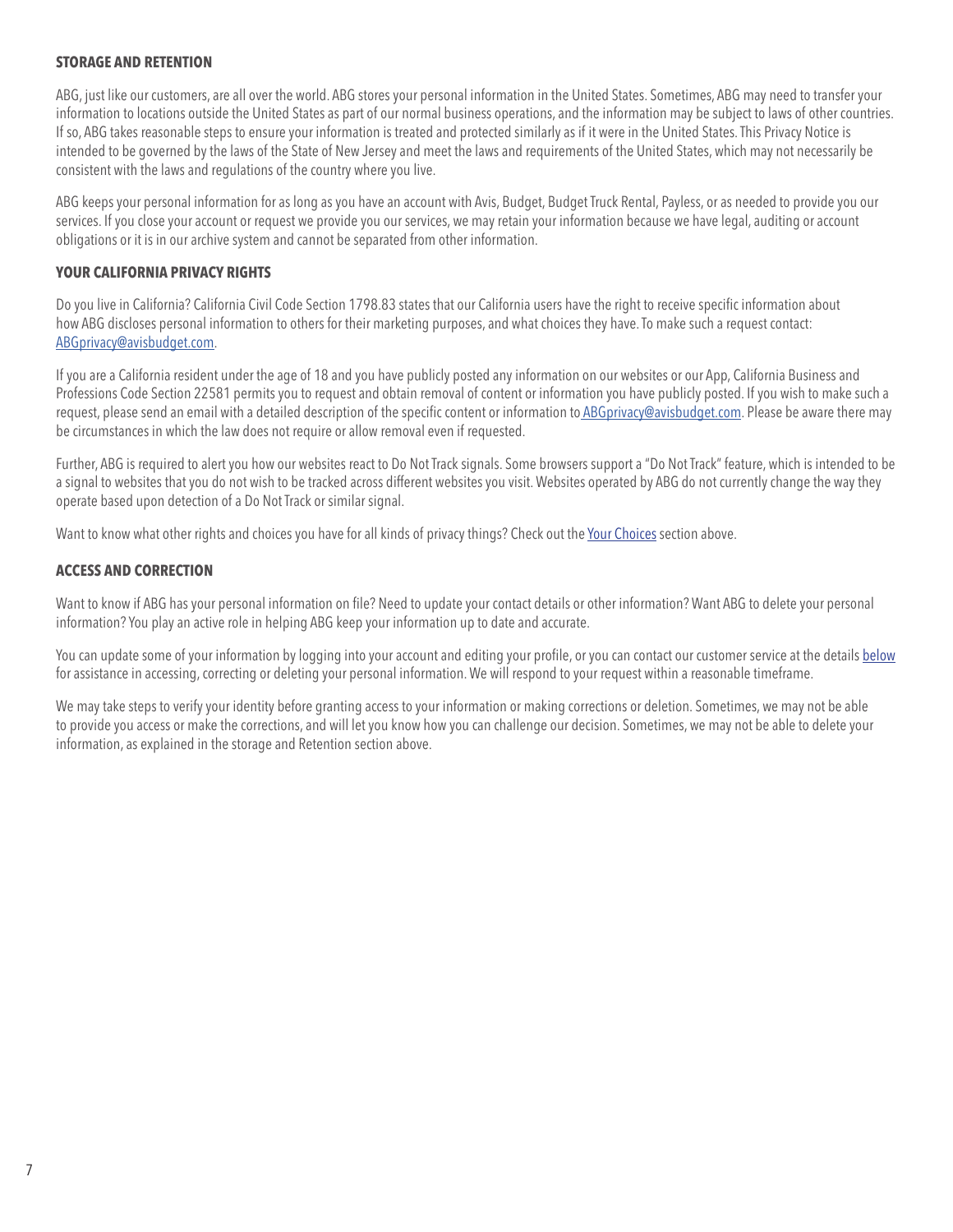# <span id="page-7-0"></span>**KEY CONTACTS**

Want to talk to us? Check the list below to find out the best way to reach us. When you contact us, we may take steps to verify your identity for security purposes.

| I want to                                                                                                                                                                                                                                                                                                 | <b>How to reach us</b>                                                                                                                                                                                                 |
|-----------------------------------------------------------------------------------------------------------------------------------------------------------------------------------------------------------------------------------------------------------------------------------------------------------|------------------------------------------------------------------------------------------------------------------------------------------------------------------------------------------------------------------------|
| • Contact Avis customer service                                                                                                                                                                                                                                                                           | Phone: 1-800-352-7900<br>Email: custserv@avis.com<br>Write: P.O. Box 699000<br>Tulsa, OK 74169-9000<br>Hours of Operation: 7:30 a.m. - 7:30 p.m. CST                                                                   |
| • Contact Budget customer service                                                                                                                                                                                                                                                                         | Phone: 1-800-621-2844<br>Email:budgetcustomerservice@budgetgroup.com<br>Write: P.O. Box 699000<br>Tulsa, OK 74169-9000<br>Hours of Operation: 7:30 a.m. - 7:30 p.m. CST                                                |
| • Contact Budget Truck Rental customer service                                                                                                                                                                                                                                                            | Phone: 1-800-462-8343<br>Email: btr-customerserviceVAB@avisbudget.com<br>Write: P.O. Box 699000<br>Tulsa, OK 74169-9000<br>Hours of Operation: 7:30 a.m. - 7:30 p.m. CST                                               |
| • Contact Payless Car Rental customer service                                                                                                                                                                                                                                                             | Phone: 1-800-729-5377<br>Email: customer.service@paylesscar.com<br>Write: P.O. Box 699000<br>Tulsa, OK 74169-9000<br>Hours of Operation: 7:30 a.m. - 7:30 p.m. CST                                                     |
| • Update or correct some of my information                                                                                                                                                                                                                                                                | • Log into your account and update your profile<br>• Contact an Avis, Budget, Budget Truck Rental or Payless customer service<br>representative above                                                                  |
| • Request access to my personal information<br>• Stop having my personal information collected, used, and disclosed by<br>ABG<br>• Ask questions and/or give feedback about ABG's Privacy Notice and<br>practices<br>• Notify ABG that they may have received personal information of a child<br>under 13 | Email: ABGprivacy@avisbudget.com<br>Write: Avis Rent A Car System, LLC.<br>6 Sylvan Way<br>Parsippany, NJ 07054<br>ATTN: Privacy Officer<br>Phone: 973-496-0202<br>Fax: 973-496-3444                                   |
| • Stop receiving marketing emails from ABG                                                                                                                                                                                                                                                                | • Click "unsubscribe" at the bottom of an email we sent you.<br>• Log into your account and update your profile.<br>• Contact an Avis, Budget, Budget Truck Rental or Payless customer service<br>representative above |
| • Stop receiving marketing text messages from Avis and/or Budget                                                                                                                                                                                                                                          | For Avis customers: Text the word "STOP" to 48400<br>For Budget customers: Text the word "STOP" to 36300                                                                                                               |